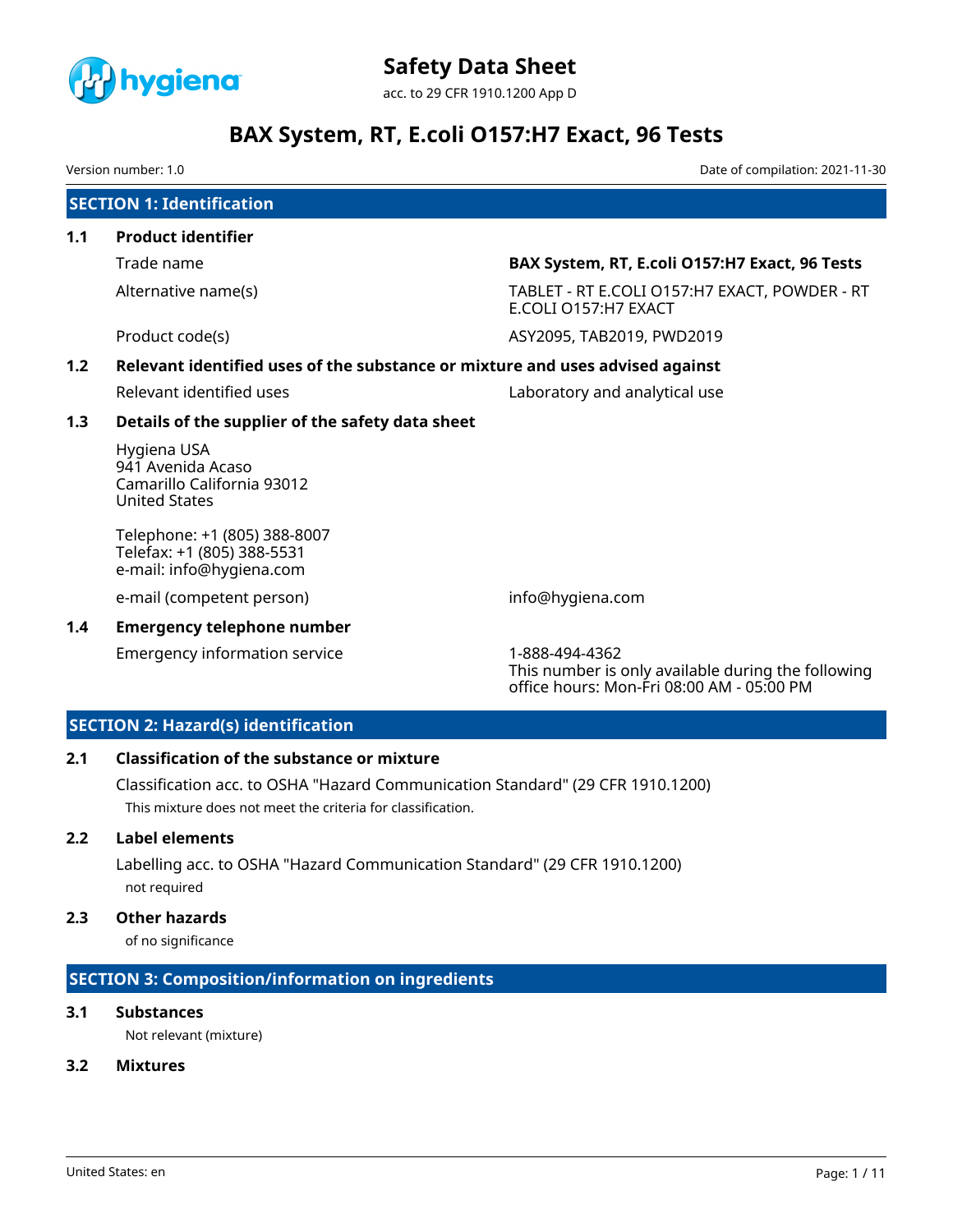

Version number: 1.0 Date of compilation: 2021-11-30

#### Description of the mixture

| <b>Name of substance</b>             | <b>Identifier</b>    | Wt%        | <b>Classification acc. to GHS</b> | <b>Pictograms</b> |
|--------------------------------------|----------------------|------------|-----------------------------------|-------------------|
| Trehalose Dihydrate                  | CAS No<br>6138-23-4  | $1 - 3$    |                                   |                   |
| PROBE SOLUTION                       |                      | $0.1 - 1$  |                                   |                   |
| PRIMER SOLUTION                      |                      | $0.1 - 1$  |                                   |                   |
| PRIMER SOLUTION                      |                      | $0.1 - 1$  |                                   |                   |
| PRIMER - 4313E - RAW                 |                      | $0.1 - 1$  |                                   |                   |
| Carbowax                             | CAS No<br>25322-68-3 | $0.1 - 1$  |                                   |                   |
| TAQ - PROMEGA GO TAQ                 | CAS No<br>9012-90-2  | $0.1 - 1$  |                                   |                   |
| <b>PRIMER - 4219E</b>                |                      | < 0.1      |                                   |                   |
| SCORPION S4219E - RAW                |                      | ${}_{0.1}$ |                                   |                   |
| QUASAR 670 NORMALIZING<br><b>DYE</b> |                      | < 0.1      |                                   |                   |
| <b>DTTP</b>                          |                      | ${}_{0.1}$ |                                   |                   |
| <b>DGTP</b>                          |                      | < 0.1      |                                   |                   |
| <b>DCTP</b>                          |                      | < 0.1      |                                   |                   |
| <b>DATP</b>                          |                      | < 0.1      |                                   |                   |
| Bovine Serum Albumin                 | CAS No<br>9048-46-8  | ${}_{0.1}$ |                                   |                   |
| Tris                                 | CAS No<br>77-86-1    | < 0.1      |                                   |                   |
| EDTA disodium dihydrate              | CAS No<br>6381-92-6  | ${}_{0.1}$ |                                   |                   |
| SYNTHETIC OLIGO-SSV40                |                      | < 0.1      |                                   |                   |

For full text of abbreviations: see SECTION 16.

#### **SECTION 4: First-aid measures**

#### **4.1 Description of first-aid measures**

#### General notes

Do not leave affected person unattended. Remove victim out of the danger area. Keep affected person warm, still and covered. Take off immediately all contaminated clothing. In all cases of doubt, or when symptoms persist, seek medical advice. In case of unconsciousness place person in the recovery position. Never give anything by mouth.

#### Following inhalation

If breathing is irregular or stopped, immediately seek medical assistance and start first aid actions. Provide fresh air.

#### Following skin contact

Wash with plenty of soap and water.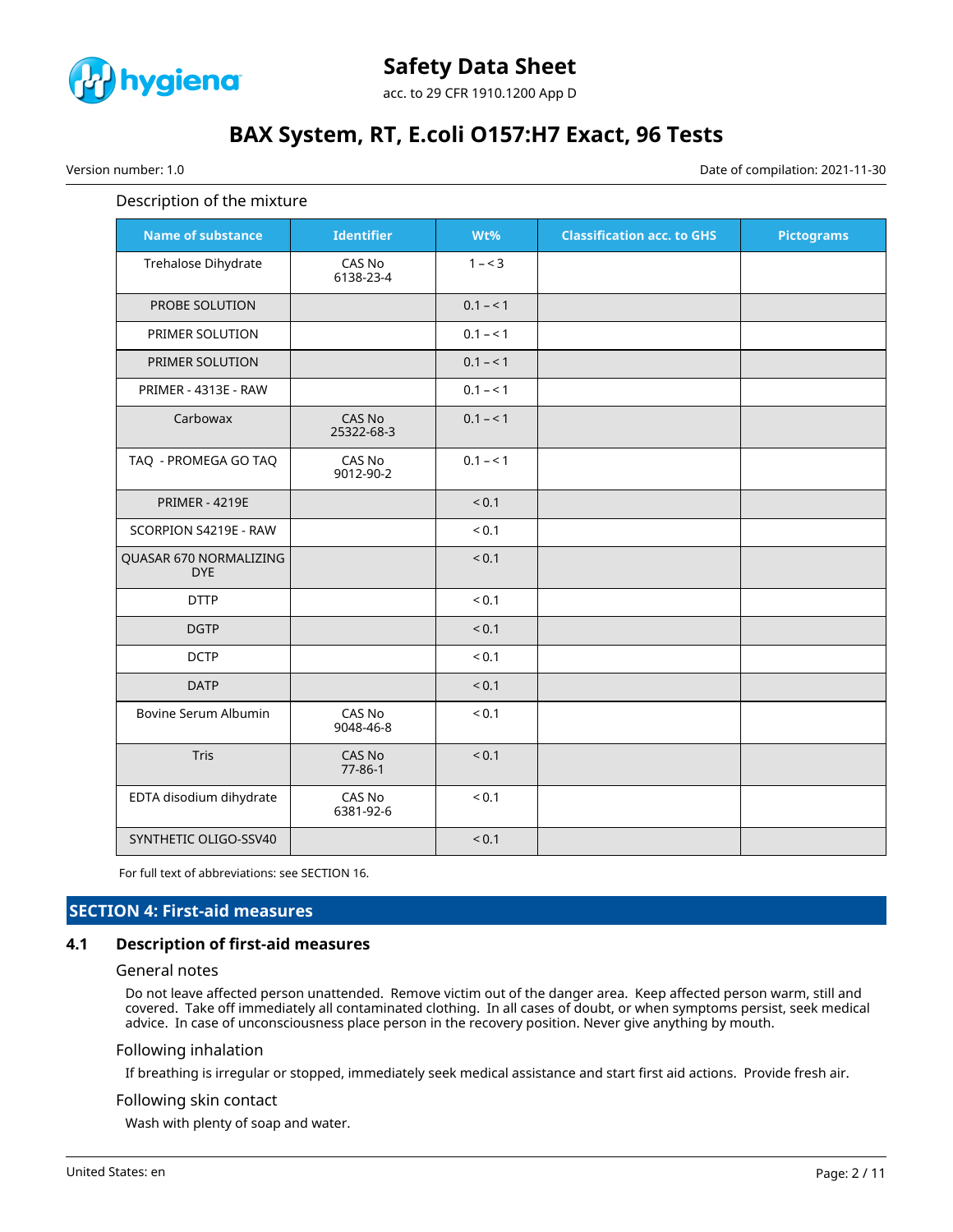

acc. to 29 CFR 1910.1200 App D

# **BAX System, RT, E.coli O157:H7 Exact, 96 Tests**

Version number: 1.0 Date of compilation: 2021-11-30

#### Following eye contact

Remove contact lenses, if present and easy to do. Continue rinsing. Irrigate copiously with clean, fresh water for at least 10 minutes, holding the eyelids apart.

#### Following ingestion

Rinse mouth with water (only if the person is conscious). Do NOT induce vomiting.

### **4.2 Most important symptoms and effects, both acute and delayed**

Symptoms and effects are not known to date.

#### **4.3 Indication of any immediate medical attention and special treatment needed**

none

#### **SECTION 5: Fire-fighting measures**

#### **5.1 Extinguishing media**

Suitable extinguishing media

Water spray, BC-powder, Carbon dioxide (CO2)

Unsuitable extinguishing media

Water jet

#### **5.2 Special hazards arising from the substance or mixture**

Hazardous combustion products

Nitrogen oxides (NOx)

#### **5.3 Advice for firefighters**

In case of fire and/or explosion do not breathe fumes. Coordinate firefighting measures to the fire surroundings. Do not allow firefighting water to enter drains or water courses. Collect contaminated firefighting water separately. Fight fire with normal precautions from a reasonable distance.

#### **SECTION 6: Accidental release measures**

#### **6.1 Personal precautions, protective equipment and emergency procedures**

For non-emergency personnel

Remove persons to safety.

#### For emergency responders

Wear breathing apparatus if exposed to vapors/dust/aerosols/gases.

#### **6.2 Environmental precautions**

Keep away from drains, surface and ground water. Retain contaminated washing water and dispose of it.

# **6.3 Methods and material for containment and cleaning up**

Advice on how to contain a spill

Covering of drains

#### Advice on how to clean up a spill

Wipe up with absorbent material (e.g. cloth, fleece). Collect spillage: sawdust, kieselgur (diatomite), sand, universal binder

#### Appropriate containment techniques

Use of adsorbent materials.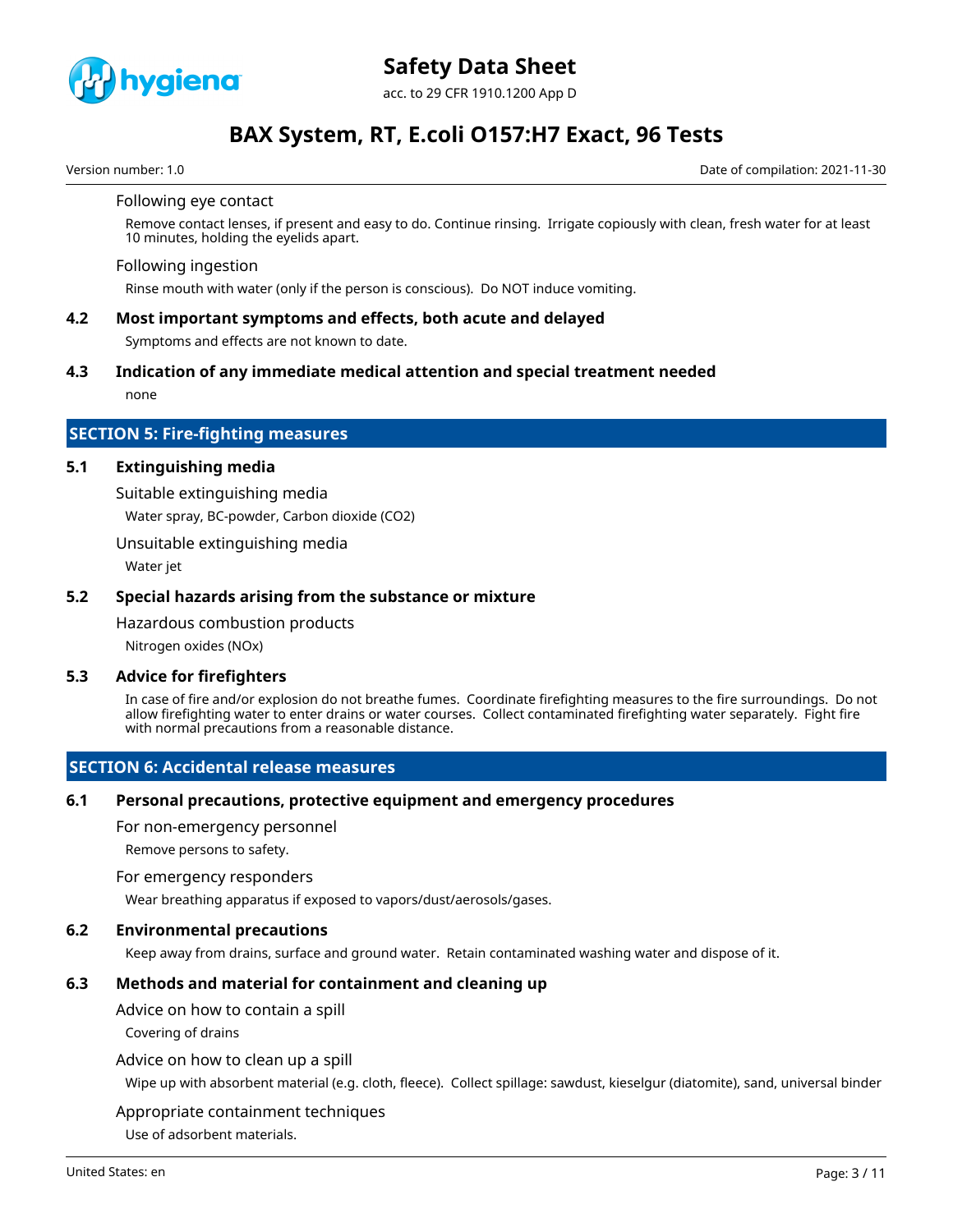

# **Safety Data Sheet**

acc. to 29 CFR 1910.1200 App D

# **BAX System, RT, E.coli O157:H7 Exact, 96 Tests**

Version number: 1.0 Date of compilation: 2021-11-30

#### Other information relating to spills and releases

Place in appropriate containers for disposal. Ventilate affected area.

#### **6.4 Reference to other sections**

Hazardous combustion products: see section 5. Personal protective equipment: see section 8. Incompatible materials: see section 10. Disposal considerations: see section 13.

#### **SECTION 7: Handling and storage**

#### **7.1 Precautions for safe handling**

#### Recommendations

#### - Measures to prevent fire as well as aerosol and dust generation

Use local and general ventilation. Use only in well-ventilated areas.

#### Advice on general occupational hygiene

Wash hands after use. Do not eat, drink and smoke in work areas. Remove contaminated clothing and protective equipment before entering eating areas. Never keep food or drink in the vicinity of chemicals. Never place chemicals in containers that are normally used for food or drink. Keep away from food, drink and animal feedingstuffs.

#### **7.2 Conditions for safe storage, including any incompatibilities**

#### **7.3 Specific end use(s)**

See section 16 for a general overview.

### **SECTION 8: Exposure controls/personal protection**

#### **8.1 Control parameters**

This information is not available.

Relevant DNELs of components of the mixture

| <b>Name of substance</b>     | <b>CAS No</b> | <b>Endpoint</b> | <b>Threshold</b><br>level | <b>Protection goal,</b><br>route of exposure | Used in           | <b>Exposure time</b>            |
|------------------------------|---------------|-----------------|---------------------------|----------------------------------------------|-------------------|---------------------------------|
| Carbowax                     | 25322-68-3    | <b>DNEL</b>     | $40.2 \,\mathrm{mag/m^3}$ | human, inhalatory                            | worker (industry) | chronic - systemic ef-<br>fects |
| Carbowax                     | 25322-68-3    | <b>DNEL</b>     | 112 $mg/kg$<br>bw/day     | human, dermal                                | worker (industry) | chronic - systemic ef-<br>fects |
| EDTA disodium di-<br>hydrate | 6381-92-6     | <b>DNEL</b>     | 1.5 mg/m <sup>3</sup>     | human, inhalatory                            | worker (industry) | chronic - systemic ef-<br>fects |
| EDTA disodium di-<br>hydrate | 6381-92-6     | <b>DNEL</b>     | $3$ mg/m <sup>3</sup>     | human, inhalatory                            | worker (industry) | acute - systemic ef-<br>fects   |
| EDTA disodium di-<br>hydrate | 6381-92-6     | <b>DNEL</b>     | $1.5 \,\mathrm{mg/m^3}$   | human, inhalatory                            | worker (industry) | chronic - local effects         |
| EDTA disodium di-<br>hydrate | 6381-92-6     | <b>DNEL</b>     | $3 \text{ mg/m}^3$        | human, inhalatory                            | worker (industry) | acute - local effects           |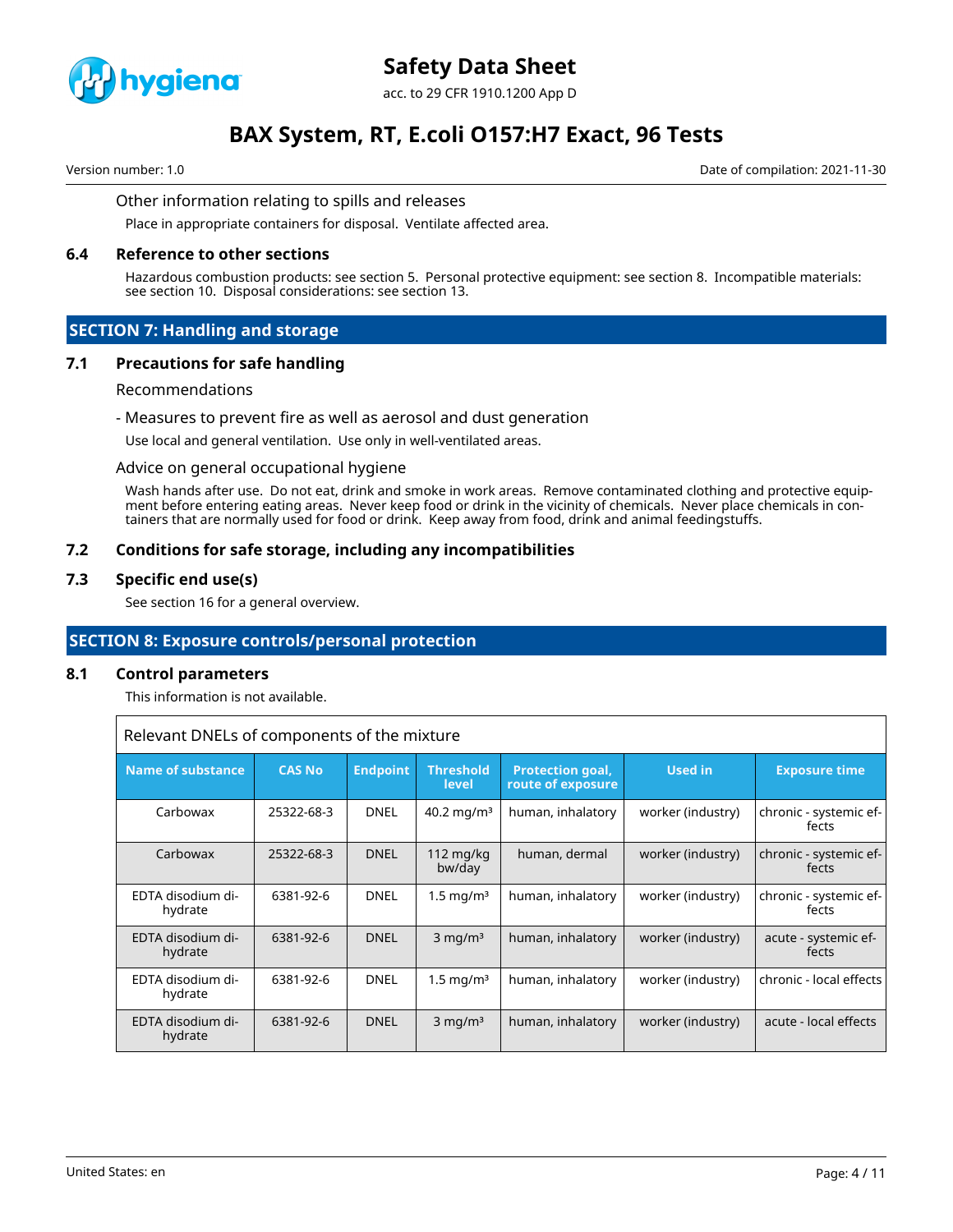

# **Safety Data Sheet**

acc. to 29 CFR 1910.1200 App D

# **BAX System, RT, E.coli O157:H7 Exact, 96 Tests**

Version number: 1.0 Date of compilation: 2021-11-30

| Relevant PNECs of components of the mixture |               |                 |                           |                            |                                       |                                   |
|---------------------------------------------|---------------|-----------------|---------------------------|----------------------------|---------------------------------------|-----------------------------------|
| <b>Name of substance</b>                    | <b>CAS No</b> | <b>Endpoint</b> | <b>Threshold</b><br>level | <b>Organism</b>            | <b>Environmental com-</b><br>partment | <b>Exposure time</b>              |
| Carbowax                                    | 25322-68-3    | PNEC            | 0.2739/                   | aquatic organisms          | freshwater                            | short-term (single in-<br>stance) |
| Carbowax                                    | 25322-68-3    | <b>PNEC</b>     | $27.3 \frac{mg}{l}$       | aquatic organisms          | marine water                          | short-term (single in-<br>stance) |
| Carbowax                                    | 25322-68-3    | <b>PNEC</b>     | 1,030 $mg/_{kq}$          | aquatic organisms          | freshwater sediment                   | short-term (single in-<br>stance) |
| Carbowax                                    | 25322-68-3    | <b>PNEC</b>     | 103 $mg/_{kq}$            | aquatic organisms          | marine sediment                       | short-term (single in-<br>stance) |
| Carbowax                                    | 25322-68-3    | <b>PNEC</b>     | 46.4 $mg/kq$              | terrestrial organ-<br>isms | soil                                  | short-term (single in-<br>stance) |
| EDTA disodium di-<br>hydrate                | 6381-92-6     | <b>PNEC</b>     | $2.5 \frac{mg}{l}$        | aquatic organisms          | freshwater                            | short-term (single in-<br>stance) |
| EDTA disodium di-<br>hydrate                | 6381-92-6     | <b>PNEC</b>     | $0.25 \frac{mg}{l}$       | aquatic organisms          | marine water                          | short-term (single in-<br>stance) |
| EDTA disodium di-<br>hydrate                | 6381-92-6     | <b>PNEC</b>     | 50 $mg/1$                 | aquatic organisms          | sewage treatment<br>plant (STP)       | short-term (single in-<br>stance) |
| EDTA disodium di-<br>hydrate                | 6381-92-6     | PNEC            | 1.1 $mg/_{kq}$            | terrestrial organ-<br>isms | soil                                  | short-term (single in-<br>stance) |

# **8.2 Exposure controls**

Appropriate engineering controls

General ventilation.

Individual protection measures (personal protective equipment)

#### Eye/face protection

Wear eye/face protection.

Skin protection

- Hand protection

Wear suitable gloves. Chemical protection gloves are suitable, which are tested according to EN 374. Check leak-tightness/impermeability prior to use. In the case of wanting to use the gloves again, clean them before taking off and air them well. For special purposes, it is recommended to check the resistance to chemicals of the protective gloves mentioned above together with the supplier of these gloves.

#### - Other protection measures

Take recovery periods for skin regeneration. Preventive skin protection (barrier creams/ointments) is recommended. Wash hands thoroughly after handling.

#### Respiratory protection

In case of inadequate ventilation wear respiratory protection.

#### Environmental exposure controls

Use appropriate container to avoid environmental contamination. Keep away from drains, surface and ground water.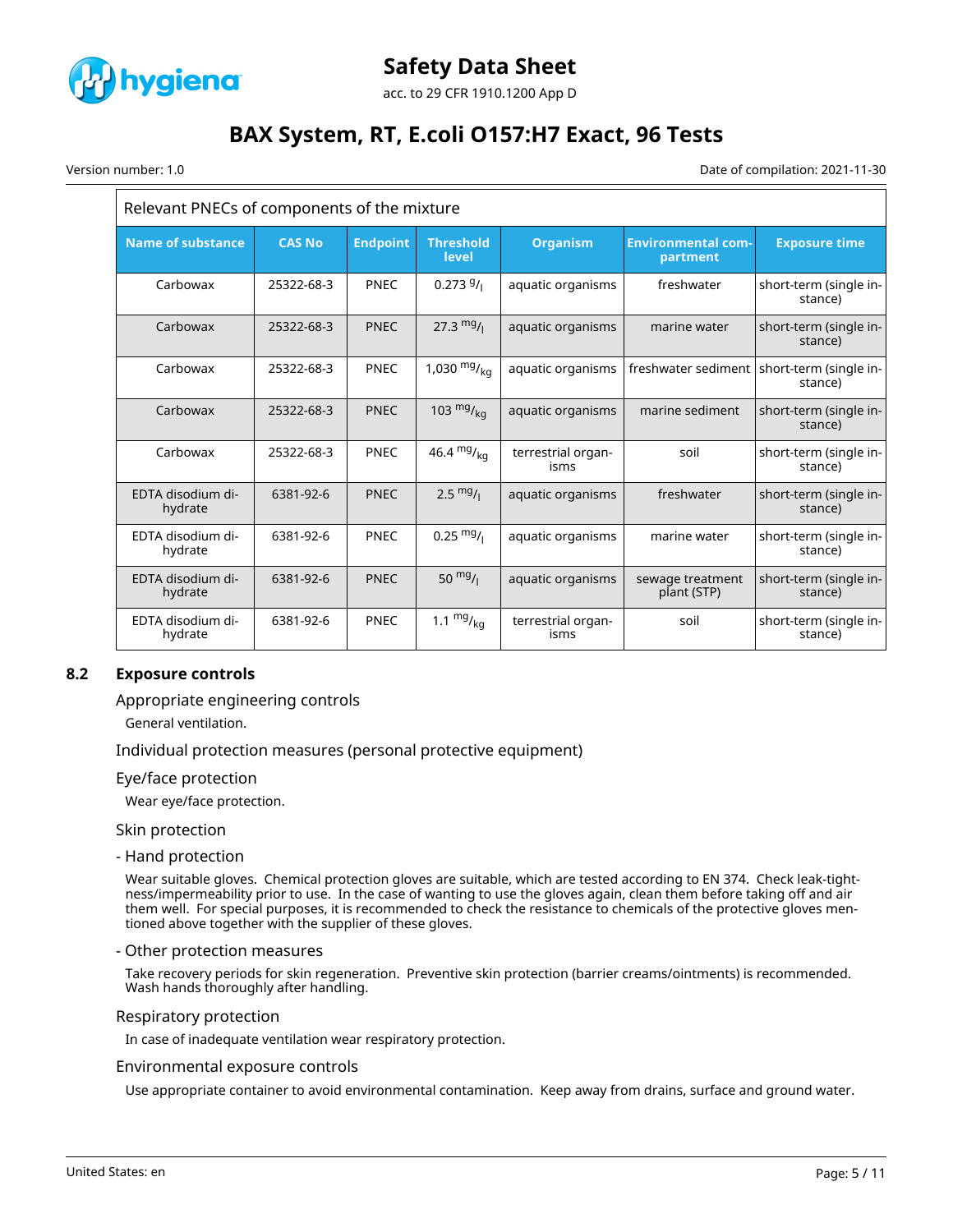

Version number: 1.0 Date of compilation: 2021-11-30

# **SECTION 9: Physical and chemical properties**

## **9.1 Information on basic physical and chemical properties**

### **Appearance**

| Physical state | liquid                |
|----------------|-----------------------|
| Color          | not determined        |
| Particle       | not relevant (liquid) |
| Odor           | characteristic        |

### **Other safety parameters**

| pH (value)                              | not determined                                |
|-----------------------------------------|-----------------------------------------------|
| Melting point/freezing point            | 97 °C at 1,013 mbar                           |
| Initial boiling point and boiling range | not determined                                |
| Flash point                             | not determined                                |
| Evaporation rate                        | Not determined                                |
| Flammability (solid, gas)               | not relevant, (fluid)                         |
| Vapor pressure                          | <0.001 Pa at 25 $^{\circ}$ C                  |
| Density                                 | not determined                                |
| Vapor density                           | this information is not available             |
| Relative density                        | Information on this property is not available |
| Solubility(ies)                         | not determined                                |

### Partition coefficient

| - n-octanol/water (log KOW) | this information is not available |
|-----------------------------|-----------------------------------|
| Auto-ignition temperature   | not determined                    |
| Viscosity                   | not determined                    |
| <b>Explosive properties</b> | none                              |
| Oxidizing properties        | none                              |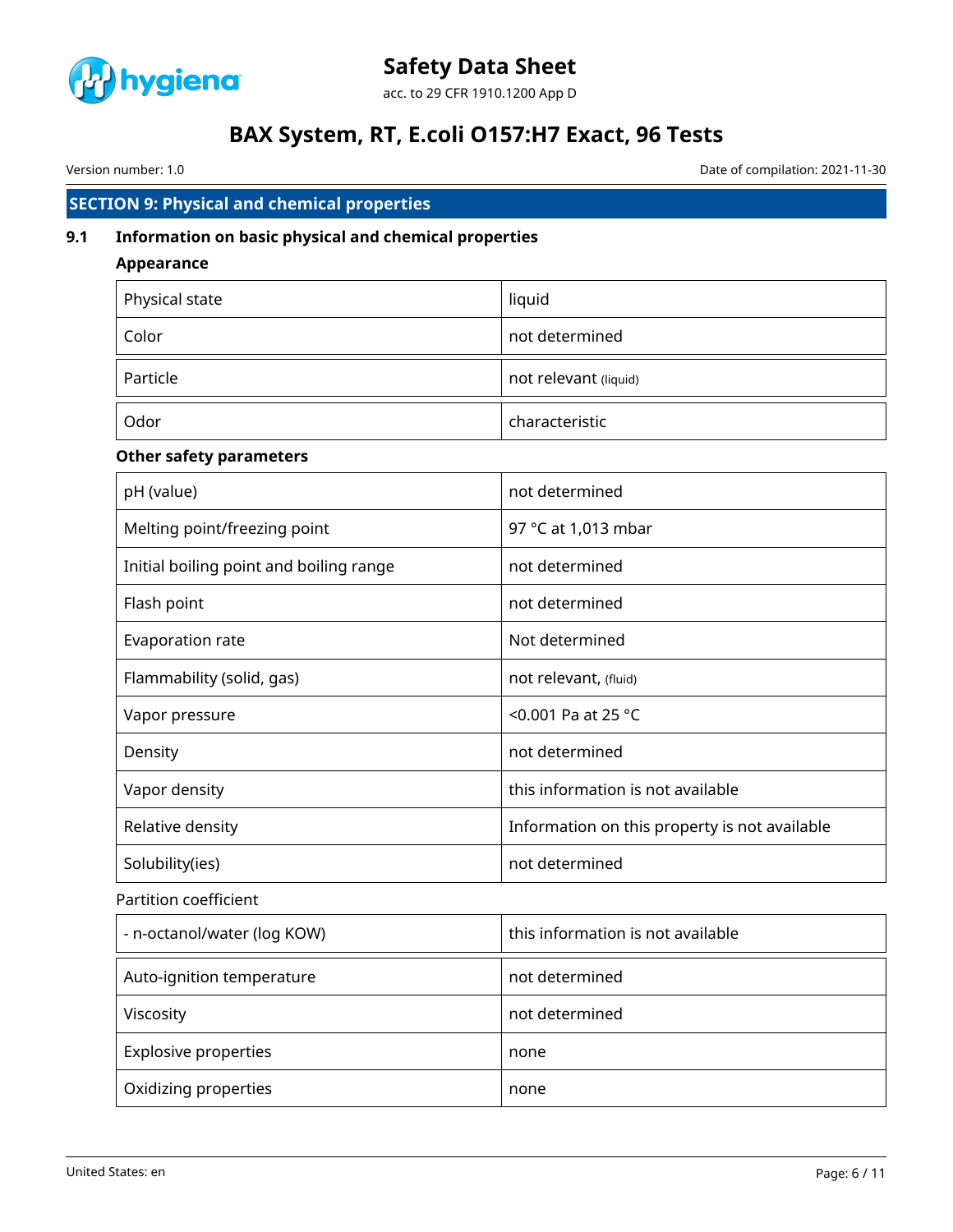

acc. to 29 CFR 1910.1200 App D

# **BAX System, RT, E.coli O157:H7 Exact, 96 Tests**

Version number: 1.0 Date of compilation: 2021-11-30

#### **9.2 Other information**

| Solvent content | 1.33 % |
|-----------------|--------|
| Solid content   | 1.28 % |

# **SECTION 10: Stability and reactivity**

#### **10.1 Reactivity**

Concerning incompatibility: see below "Conditions to avoid" and "Incompatible materials".

#### **10.2 Chemical stability**

The material is stable under normal ambient and anticipated storage and handling conditions of temperature and pressure.

#### **10.3 Possibility of hazardous reactions**

No known hazardous reactions.

#### **10.4 Conditions to avoid**

There are no specific conditions known which have to be avoided.

#### **10.5 Incompatible materials**

There is no additional information.

#### **10.6 Hazardous decomposition products**

Reasonably anticipated hazardous decomposition products produced as a result of use, storage, spill and heating are not known. Hazardous combustion products: see section 5.

# **SECTION 11: Toxicological information**

#### **11.1 Information on toxicological effects**

Test data are not available for the complete mixture.

Classification procedure

The method for classification of the mixture is based on ingredients of the mixture (additivity formula).

#### **Classification acc. to OSHA "Hazard Communication Standard" (29 CFR 1910.1200)**

This mixture does not meet the criteria for classification.

#### Acute toxicity

Shall not be classified as acutely toxic.

#### Skin corrosion/irritation

Shall not be classified as corrosive/irritant to skin.

#### Serious eye damage/eye irritation

Shall not be classified as seriously damaging to the eye or eye irritant.

#### Respiratory or skin sensitization

Shall not be classified as a respiratory or skin sensitizer.

#### Germ cell mutagenicity

Shall not be classified as germ cell mutagenic.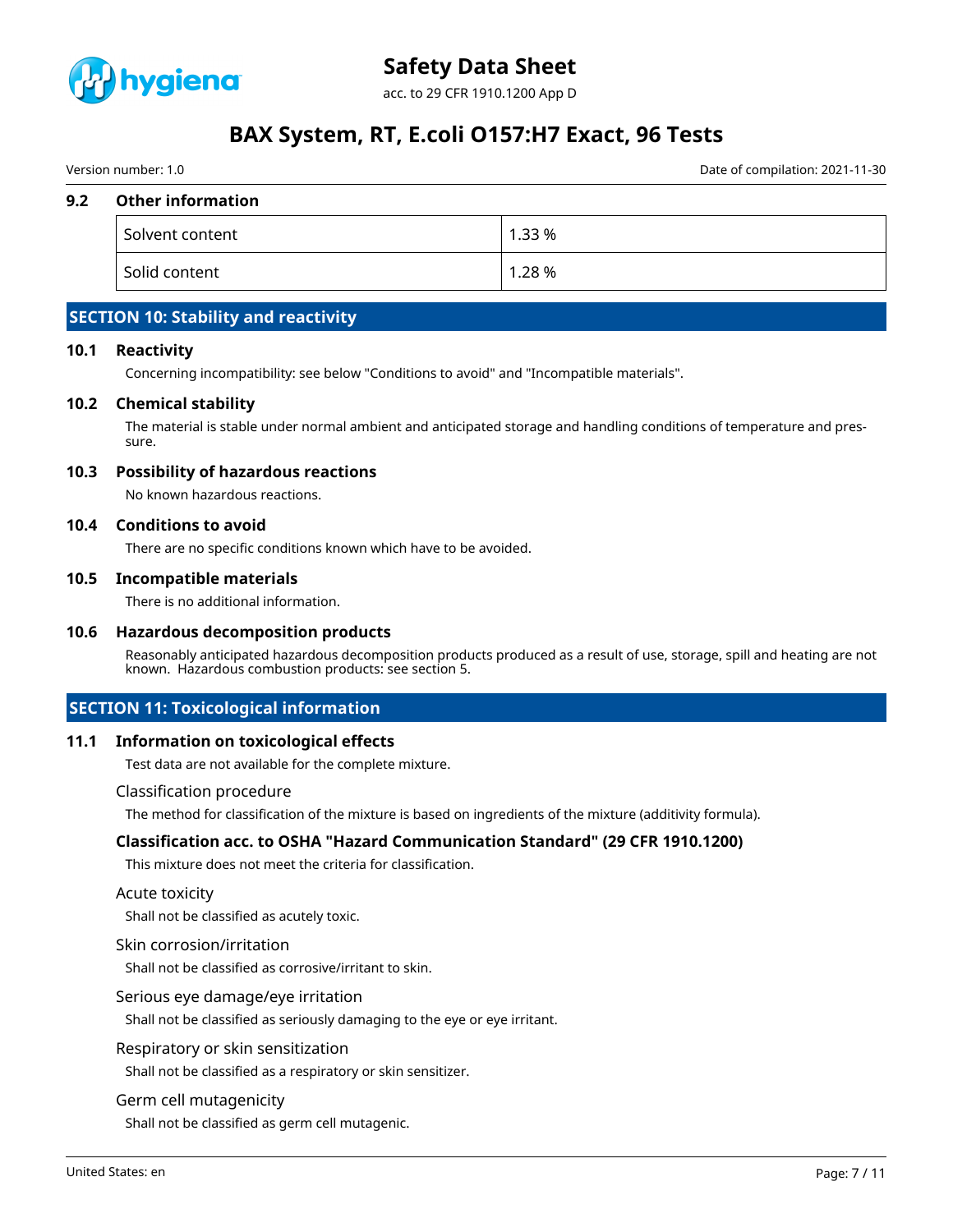

Version number: 1.0 Date of compilation: 2021-11-30

### Carcinogenicity

Shall not be classified as carcinogenic.

#### Reproductive toxicity

Shall not be classified as a reproductive toxicant.

#### Specific target organ toxicity - single exposure

Shall not be classified as a specific target organ toxicant (single exposure).

#### Specific target organ toxicity - repeated exposure

Shall not be classified as a specific target organ toxicant (repeated exposure).

#### Aspiration hazard

Shall not be classified as presenting an aspiration hazard.

# **SECTION 12: Ecological information**

#### **12.1 Toxicity**

Shall not be classified as hazardous to the aquatic environment.

#### **12.2 Persistence and degradability**

Data are not available.

#### **12.3 Bioaccumulative potential**

Data are not available.

#### **12.4 Mobility in soil**

Data are not available.

### **12.5 Results of PBT and vPvB assessment** Data are not available.

### **12.6 Endocrine disrupting properties**

None of the ingredients are listed.

#### **12.7 Other adverse effects**

Data are not available.

### **SECTION 13: Disposal considerations**

#### **13.1 Waste treatment methods**

Sewage disposal-relevant information

Do not empty into drains. Avoid release to the environment. Refer to special instructions/safety data sheets.

#### Waste treatment of containers/packages

Completely emptied packages can be recycled. Handle contaminated packages in the same way as the substance itself.

#### **Remarks**

Please consider the relevant national or regional provisions. Waste shall be separated into the categories that can be handled separately by the local or national waste management facilities.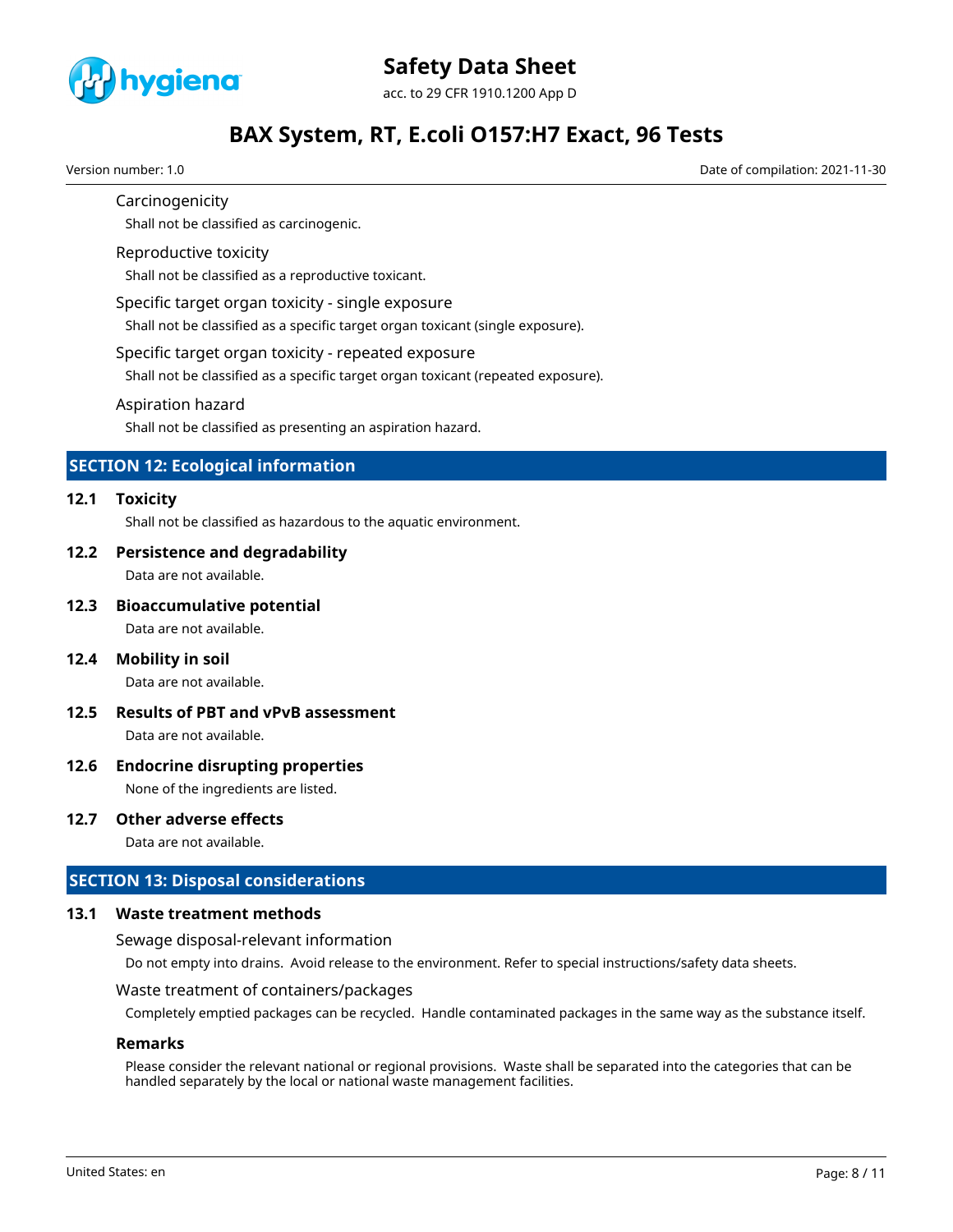

Version number: 1.0 Date of compilation: 2021-11-30

| <b>SECTION 14: Transport information</b> |                                                                            |                                                                            |  |  |
|------------------------------------------|----------------------------------------------------------------------------|----------------------------------------------------------------------------|--|--|
| 14.1                                     | UN number                                                                  | not subject to transport regulations                                       |  |  |
| 14.2                                     | UN proper shipping name                                                    | not relevant                                                               |  |  |
| 14.3                                     | <b>Transport hazard class(es)</b>                                          | not assigned                                                               |  |  |
| 14.4                                     | Packing group                                                              | not assigned                                                               |  |  |
| 14.5                                     | <b>Environmental hazards</b>                                               | non-environmentally hazardous acc. to the danger-<br>ous goods regulations |  |  |
| 14.6                                     | <b>Special precautions for user</b><br>There is no additional information. |                                                                            |  |  |

# **14.7 Transport in bulk according to Annex II of MARPOL and the IBC Code**

The cargo is not intended to be carried in bulk.

### **Information for each of the UN Model Regulations**

**Transport of dangerous goods by road or rail (49 CFR US DOT) - Additional information** Not subject to transport regulations.

**International Maritime Dangerous Goods Code (IMDG) - Additional information** Not subject to IMDG.

**International Civil Aviation Organization (ICAO-IATA/DGR) - Additional information** Not subject to ICAO-IATA.

# **SECTION 15: Regulatory information**

**15.1 Safety, health and environmental regulations specific for the product in question**

#### **National regulations (United States)**

### **Superfund Amendment and Reauthorization Act (SARA TITLE III )**

- The List of Extremely Hazardous Substances and Their Threshold Planning Quantities (EPCRA Section 302, 304)

none of the ingredients are listed

- Specific Toxic Chemical Listings (EPCRA Section 313) none of the ingredients are listed

# **Comprehensive Environmental Response, Compensation, and Liability Act (CERCLA)**

- List of Hazardous Substances and Reportable Quantities (CERCLA section 102a) (40 CFR 302.4) none of the ingredients are listed

#### **Clean Air Act**

none of the ingredients are listed

#### **Right to Know Hazardous Substance List**

- Hazardous Substance List (NJ-RTK) none of the ingredients are listed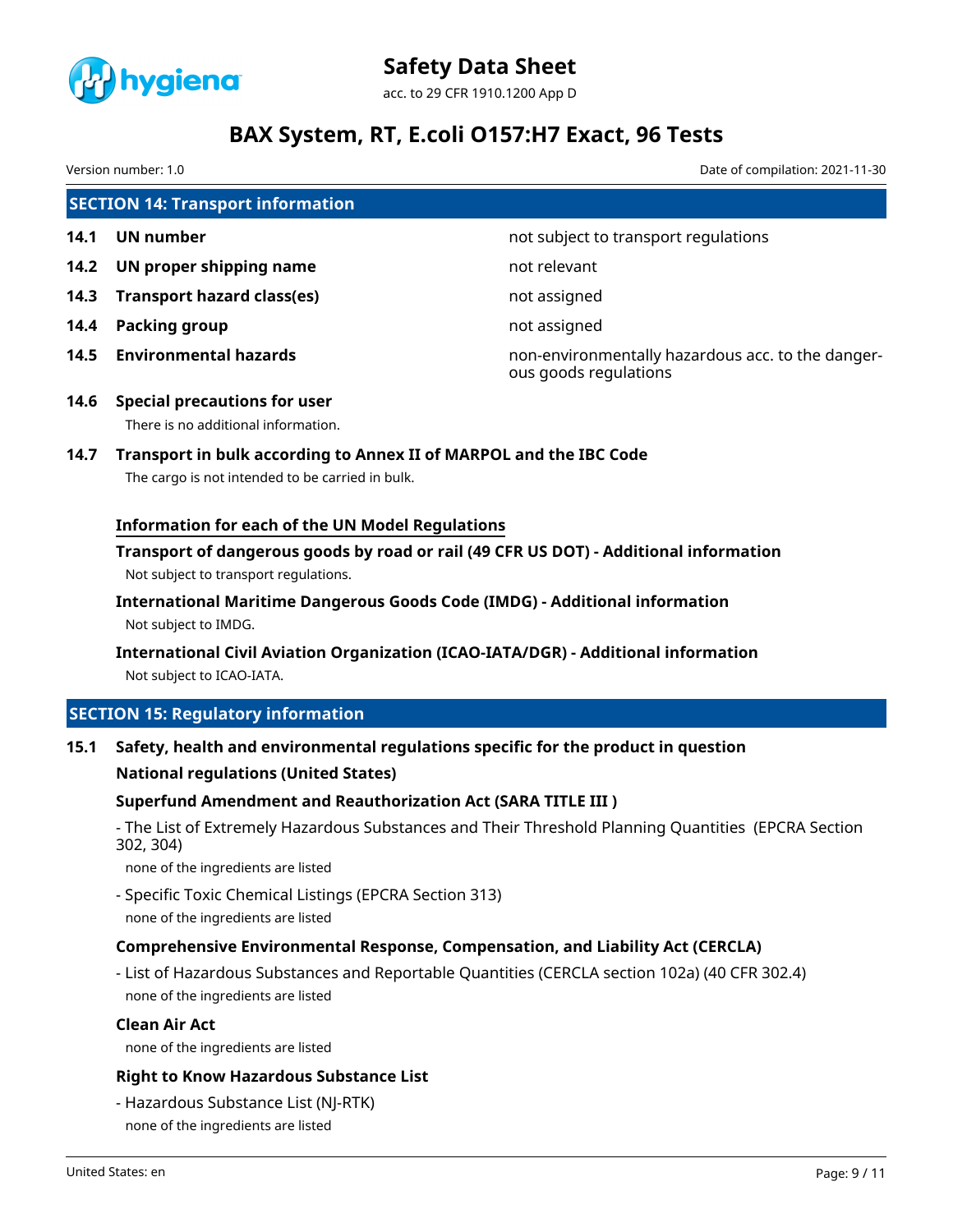

acc. to 29 CFR 1910.1200 App D

# **BAX System, RT, E.coli O157:H7 Exact, 96 Tests**

Version number: 1.0 Date of compilation: 2021-11-30

#### **California Environmental Protection Agency (Cal/EPA): Proposition 65 - Safe Drinking Water and Toxic Enforcement Act of 1987**

none of the ingredients are listed

### **Industry or sector specific available guidance(s)**

#### **NPCA-HMIS® III**

Hazardous Materials Identification System. American Coatings Association.

| <b>Category</b>     | <b>Rating</b> | <b>Description</b>                                                                                                                                            |
|---------------------|---------------|---------------------------------------------------------------------------------------------------------------------------------------------------------------|
| Chronic             |               | none                                                                                                                                                          |
| <b>Health</b>       |               | no significant risk to health                                                                                                                                 |
| Flammability        |               | material that will not burn under typical fire conditions                                                                                                     |
| Physical hazard     |               | material that is normally stable, even under fire conditions, and will not react with water,<br>polymerize, decompose, condense, or self-react. Non-explosive |
| Personal protection |               |                                                                                                                                                               |

#### **NFPA® 704**

National Fire Protection Association: Standard System for the Identification of the Hazards of Materials for Emergency Response (United States).

| <b>Category</b> | Degree of<br>hazard | <b>Description</b>                                                                                                 |
|-----------------|---------------------|--------------------------------------------------------------------------------------------------------------------|
| Flammability    |                     | material that will not burn under typical fire conditions                                                          |
| Health          | 0                   | material that, under emergency conditions, would offer no hazard beyond that of ordin-<br>ary combustible material |
| Instability     |                     | material that is normally stable, even under fire conditions                                                       |
| Special hazard  |                     |                                                                                                                    |

#### **15.2 Chemical Safety Assessment**

Chemical safety assessments for substances in this mixture were not carried out.

# **SECTION 16: Other information, including date of preparation or last revision**

#### **Abbreviations and acronyms**

| Abbr.         | <b>Descriptions of used abbreviations</b>                                                                 |  |  |
|---------------|-----------------------------------------------------------------------------------------------------------|--|--|
| 49 CFR US DOT | 49 CFR U.S. Department of Transportation                                                                  |  |  |
| <b>CAS</b>    | Chemical Abstracts Service (service that maintains the most comprehensive list of chemical substances)    |  |  |
| <b>DGR</b>    | Dangerous Goods Regulations (see IATA/DGR)                                                                |  |  |
| <b>DNFI</b>   | Derived No-Effect Level                                                                                   |  |  |
| <b>GHS</b>    | "Globally Harmonized System of Classification and Labelling of Chemicals" developed by the United Nations |  |  |
| <b>IATA</b>   | International Air Transport Association                                                                   |  |  |